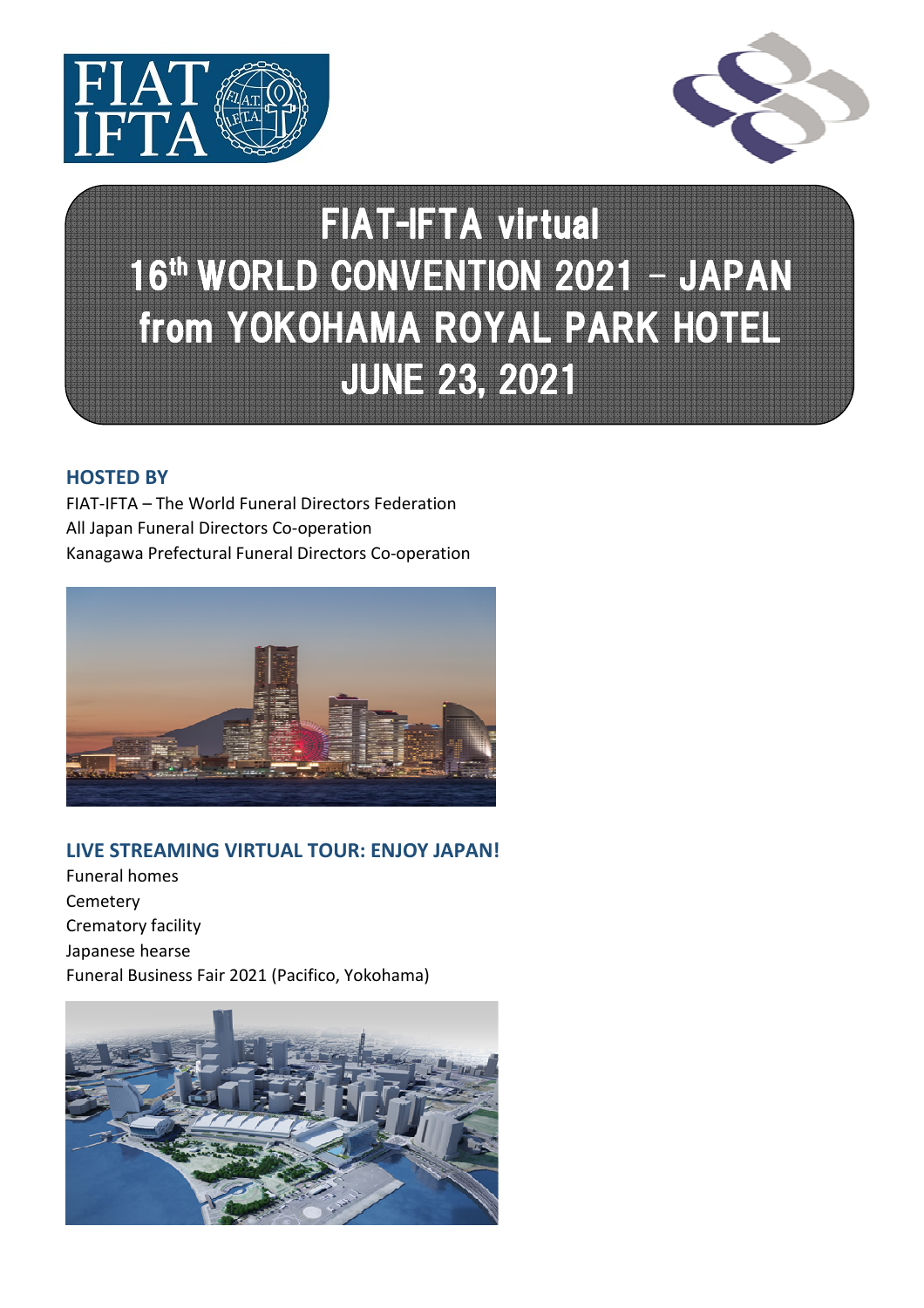



### **CONFERENCE REGISTRATION**

ZENSOREN will open a registration website that will be made accessible through their website:

**https://www.zensoren.or.jp:** Click on:

**WORLD CONVENTION JAPAN Password is ifta2021** 

# **Conference registration starts on: FRIDAY, MAY 7, 2021.**

REGISTRATION The first 150 early bird registrations on the website are free of charge. (For Non-Japanese) The first week only National and Active Members are allowed to register.  **One registration per National or Active Member!!** 

#### **PROGRAM**

**Opening Vice President ZENSOREN: Nobuo Tamenaga** National Anthem and meditation **President's Speech** President of FIAT-IFTA 2018 -2021: Hiroshi Kitajima



**Speech** President of ZENSOREN: Tokiaki Ishi **Speech** Chairperson of the Conference: Kyouichi Nagamoto

#### **INTRODUCTION OF GUESTS**

**Greeting from Guests** 

 Member of the Imperial House of Japan Minister of Economy, Trade and Industry Governor of Kanagawa Prefecture

#### **INTRODUCTION**

Award of regional funeral co-operation **Acceptation Speech** New President FIAT-IFTA 2021 - 2024: Marek Cichewicz

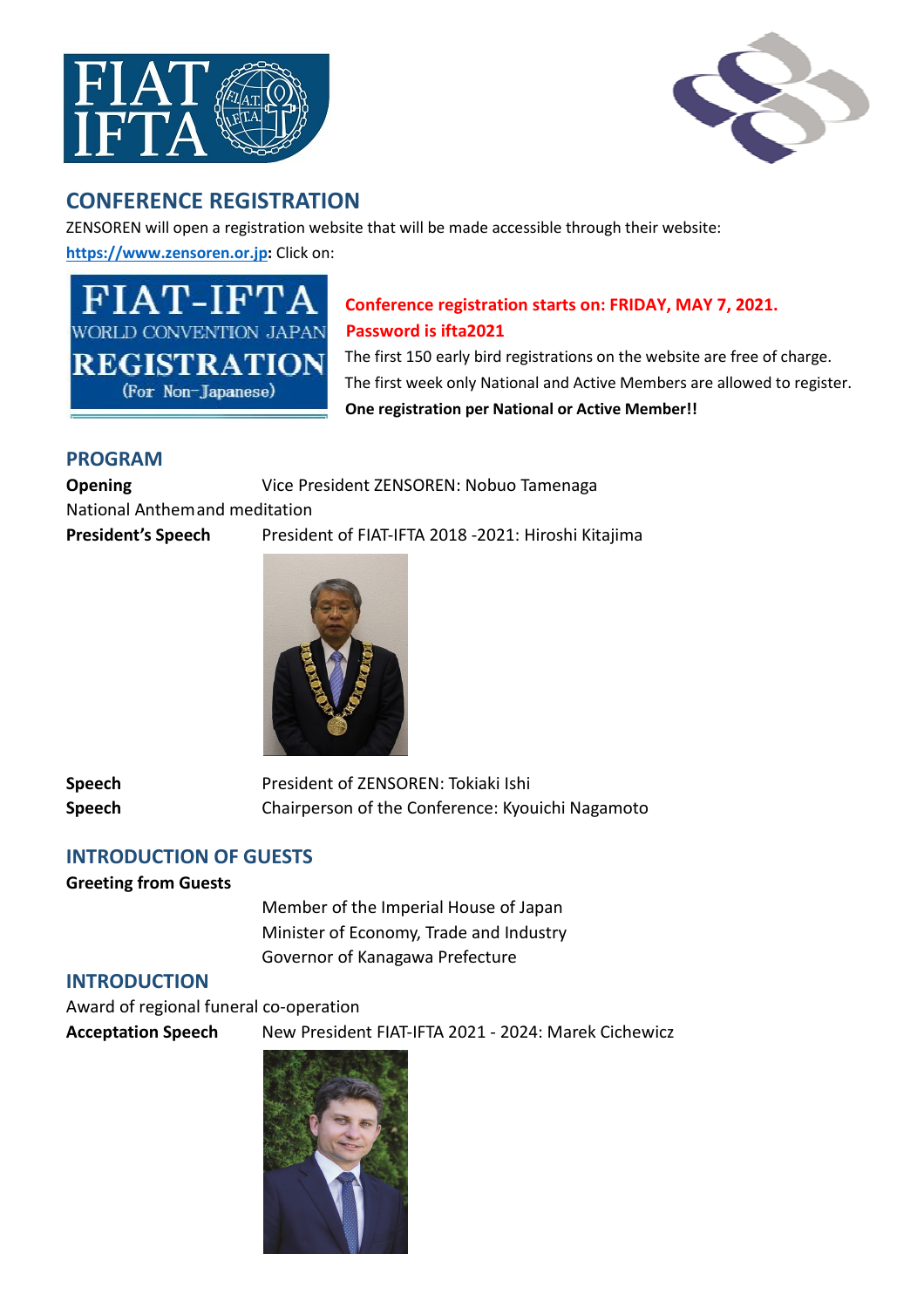



**Welcome Speech** Vice President ZENSOREN: Masakazu Hamana

#### **CONFERENCE**

**Anniversary Speech To introduce Japanese Culture to the Future**  Princess Akiko, Member of Imperial Family



#### **Reports FIAT-IFTA**

 **State of the FIAT-IFTA Federation**  Vice President FIAT-IFTA: William C. Wappner, USA



 **Present situation of Legislation of some countries**  General Secretary BDB: Stephan Neuser, Germany